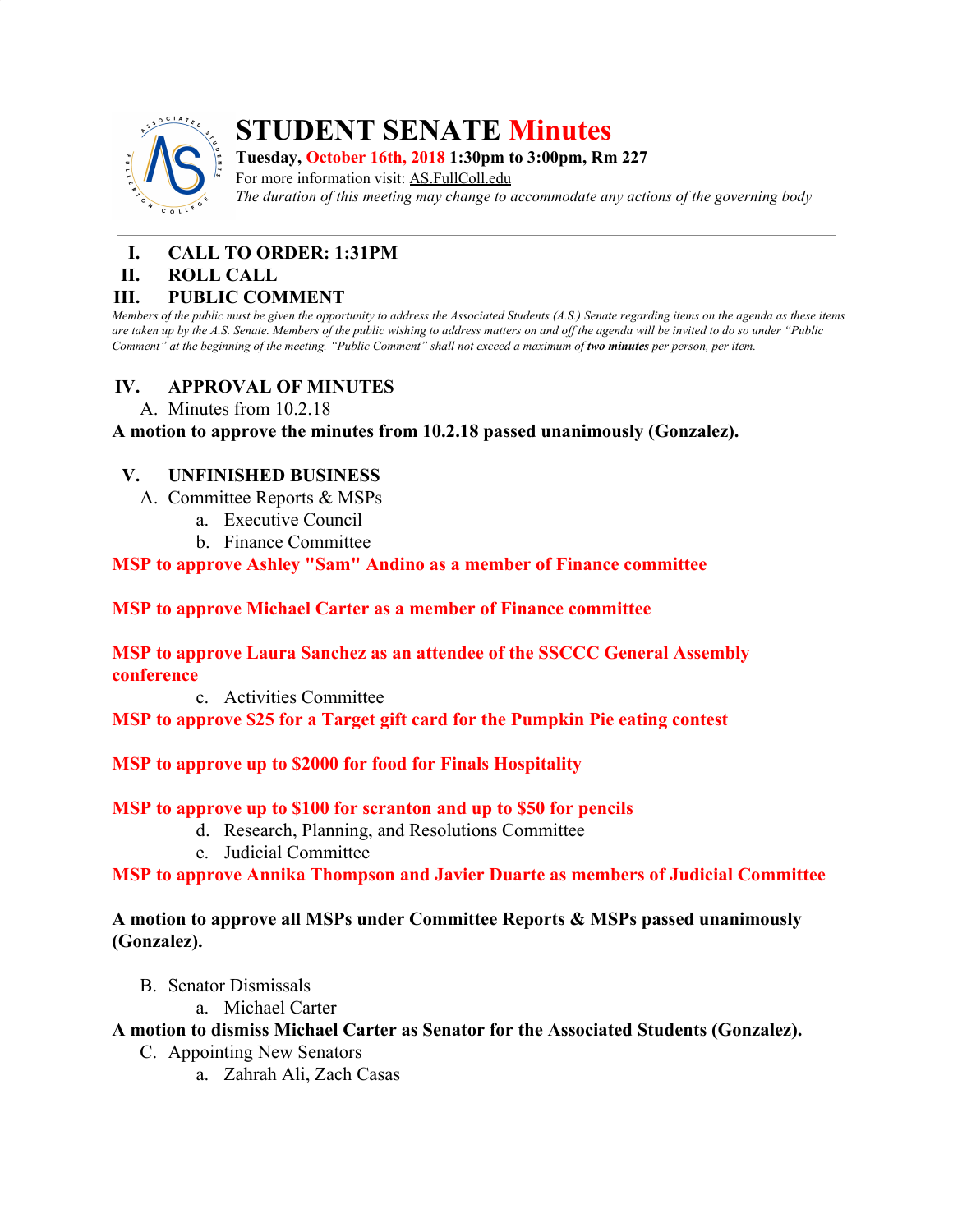**A motion to approve the appointment of Zahrah Ali and Zach Casas as Senators for the Associated Students passed unanimously (Perez).**

D. Swearing In New Senators

**Zahrah Ali and Zach Casas were sworn in as Senators at 2:53PM.**

- E. Approving Student Representatives
	- a. Michael Carter, Josue Pineda

**A motion to approve Michael Carter and Josue Pineda as Student Representatives for the Associated Students passed unanimously (Gonzalez).**

F. Committee Appointments

#### **A motion to extend time by 10 minutes passed unanimously (Perez).**

Institutional Integrity Committee - Hannah Worthington Staff Development - Zach Casas Student Success and Support - Jacqueline Banal, Javier Duarte, Francina Aguilar District CC - Torres District Equal Employment Opportunity Advisory Committee - Laura Sanchez

#### **A motion to extend time by 5 minutes passed unanimously ( Gonzalez).**

G. Healthy Campus Task Force

#### **Augusto Gonzalez and Javier Duarte will be joining the task force.**

#### **VI. NEW BUSINESS**

- A. Joya Program Presentation
- B. AB 705 Presentation
- C. OCTA Bus Pass Presentation
- D. Student Trustee Presentation
- E. KinderCaminata Presentation

KinderCaminata will be held on March 8, 2019.

F. Cultural Sensitivity Work Group

There will be an election next Senate meeting.

- G. Judicial Committee Chair Selection
- H. AS President's Gala Contribution

Gift basket:

- Theme ideas
	- Coffee
	- Hydroflask
- Starbucks Gift card
- Barnes and Noble
- Mini Keurig
- AS Merchandise
- Mug
- Thermos
- Tea

#### **A motion to extend time by 5 minutes passed unanimously (Marnell).**